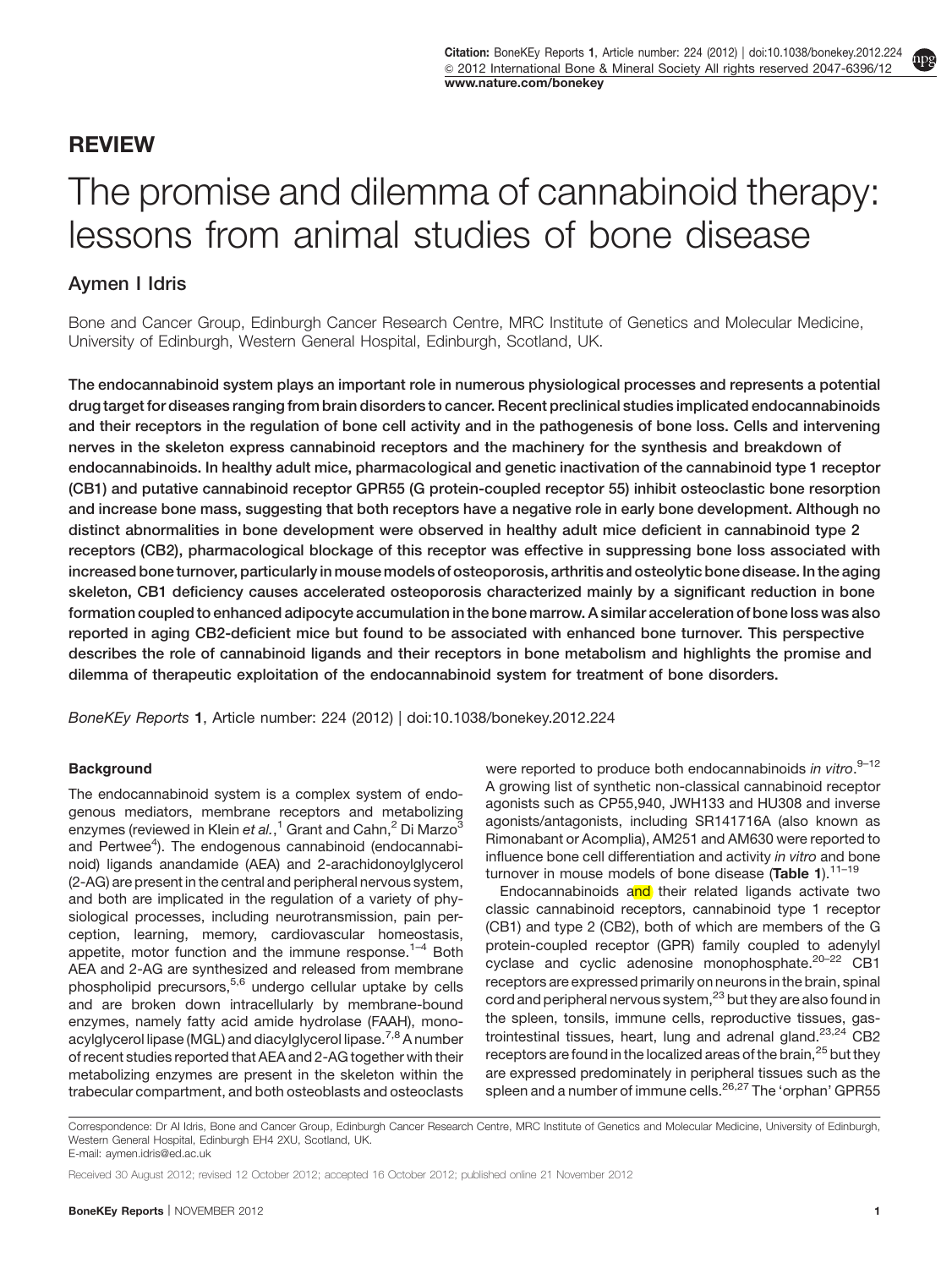Ligands Receptor Osteoclast number Osteoclast activity Osteoblast number Adipocyte number Agonists<sup>a</sup><br>Anandamide Anandamide CB1/CB2/GPR55/TRPV1 mmm NT 2-AG CB1/CB2/GPR55 mmm NT <u>A9-Tetrahydrocannabinol CB1/CB2</u> NT NT NT NT NT NT NT NT NT NT NT NT NT  $\begin{array}{ccc} \text{CP55,490} & \text{CH1/CE2} & \text{CH2} & \text{CH2} & \text{CH2} & \text{CH2} & \text{CH2} & \text{CH2} & \text{CH2} & \text{CH2} & \text{CH2} & \text{CH2} & \text{CH2} & \text{CH2} & \text{CH2} & \text{CH2} & \text{CH2} & \text{CH2} & \text{CH2} & \text{CH2} & \text{CH2} & \text{CH2} & \text{CH2} & \text{CH2} & \text{CH2} & \text{CH2} & \text{CH2} & \text{CH2} & \text{CH2} & \text$ WIN55,212 CB1 NT NT m NT HU308 CB2 mkk NT mm k JWH133 CB2 m NT m k JWH015  $\qquad$  CB2 NT  $\uparrow$   $\uparrow$   $\uparrow$ Lysophosphatidyl inositol GPR55 k m NT NT O-1602 GPR55 kmm NT Antagonists<sup>a</sup><br><mark>Cannabidiol</mark> Cannabidiol GPR55 m kk NT NT AM630 CB24CB1/GPR55 kkm k k NT  $\begin{array}{ccc} \text{S}\text{R}144528 & \text{C}\text{B}2\text{>CB1} \end{array}$ AM251 CB14CB2/GPR55 kkm k k m SR141716A<sup>b</sup> CB1>CB2 k k k k k k k NT

<span id="page-1-0"></span>Table 1 The role of cannabinoid receptor ligands in the regulation of osteoclast, osteoblast and adipocyte differentiation and activity in vitro and in vivo

Abbreviations: CB1, cannabinoid type 1 receptor; CB2, cannabinoid type 2 receptor; GPR55, G protein-coupled receptor 55; NT, non-tested; TRPV1, transient receptor potential vanilloid type 1. The data presented in this table are assembled from references.

<sup>a</sup>The cannabinoid receptor antagonists listed in this table are also known to act as agonists on other receptors. <sup>b</sup>SR141716A is also known as Rimonabant or Acomplia. Black and red arrows denote in vitro and in vivo data, respectively.

has been implicated recently as a third cannabinoid receptor.<sup>28-30</sup> The GPR55 receptor is expressed in the brain and a number of peripheral tissues, including adrenals, small intestine, liver, spleen, pancreas and prostate. $28-30$  GPR55 is activated by a number of cannabinoid ligands, including AEA and 2-AG (Table 1).<sup>[28–30](#page-6-0)</sup> The classic cannabinoid receptors CB1 and CB2 and the putative cannabinoid receptor GPR55 are known to activate a variety of other second messengers such as phospholipase C, mitogen-activated phosphatase kinase, nuclear factor kappa B, Rho and Rac1, PI3 kinase/Akt, calcium and potassium channels, N-methyl-D-aspartate receptors and cermide synthesis (reviewed in Demuth and Molleman $31$ ). Endocannabinoids—in particular AEA—are also known to bind to and activate a number of channels, including potassium, calcium and vanilloid type 1 channel (transient receptor potential vanilloid type 1 (TRPV1)).<sup>[32,33](#page-6-0)</sup> Moreover, recent studies showed that CB2 selective agonists induce mitogenic effects in osteoblasts via activation of a Gi protein-cyclin D1 and extracellular signal–regulated kinase 1 (ERK1)/2 axis.<sup>[34,35](#page-6-0)</sup> Over recent years, a number of preclinical studies implicated CB1, CB2, GPR55 and other cannabinoid-related receptors in the regulation of bone metabolism. This perspective describes the role of the skeletal endocannabinoid system as a regulator of bone remodeling and discusses novel therapeutic strategies for the prevention and treatment of bone disorders based on targeting the endocannabinoid system.

#### Targeting Cannabinoid Receptor Type 1 for the Treatment of Bone Disease

A number of preclinical studies reported that the CB1 has a role in bone development and turnover in health and disease. CB1 receptors are present on nerve fibers intervening bone, cells of the immune system and bone cells, including osteoblasts, osteoclasts and bone marrow-derived adipo-cytes.<sup>[1,10,11,15,27,36](#page-5-0)</sup> Studies in our laboratories showed that adult male and female AB/H mice deficient in CB1 exhibit high peak bone mass characterized by a significant increase in trabecular bone mass, but no changes were observed in the cortical compartment.[13,15](#page-5-0) A detailed histomorphometric analysis of the tibial metaphysis revealed that mice deficient in CB1 receptors have fewer osteoclasts and reduced bone resorption.<sup>[13](#page-5-0)</sup> Following these reports, other workers suggested that the role of the CB1 receptor on bone metabolism may depend upon gender and genetic background. Indeed, both males and females CB1 knockout mice on C57BL/6 back-ground showed low bone mass.<sup>[36](#page-6-0)</sup> Puzzled by this report, we conducted a detailed analysis of bone mass and architecture in CB1-deficient mice using the out-bred mouse strain CD1. These studies confirmed the role of CB1 on early bone development and showed that CB1 deficiency during embryonic development (embryonic day 17) and early skeletal development (days 1–7 and 1–3 months) are associated with a significant increase in bone mass (Hof et al., <sup>[13](#page-5-0)</sup> Idris et al. <sup>[13,15](#page-5-0)</sup> and Idris et al. unpublished data) ([Figure 1](#page-2-0)).

Detailed micro-computed tomography scanning of trabecular bone in the 3-month-old mouse vertebral and long bone showed a significant increase in trabecular number and volume coupled to a profound reduction in trabecular separation,<sup>[15](#page-5-0)</sup> suggesting a role of this receptor on skeletal growth during early adulthood. The increase in bone mass in the trabecular compartment due to CB1 deficiency was observed in both genders but was significantly evident in females.<sup>[13,15](#page-5-0)</sup> Based on these findings, we are reasonably convinced that CB1 receptors have a negative role in bone turnover during early skeletal growth and in adult mice, but genetic variants, particularly in the inbred C57BL/6 strain of mice, may affect the severity of the abnormal bone phenotype associated with these receptors.

Encouraged by the positive phenotypic abnormalities associated with CB1 deficiency, we and others extensively investigated the effects of cannabinoid receptor blockage on bone loss in mouse models of bone disease. Treatment with the CB1-selective inverse agonist/antagonist AM251 protected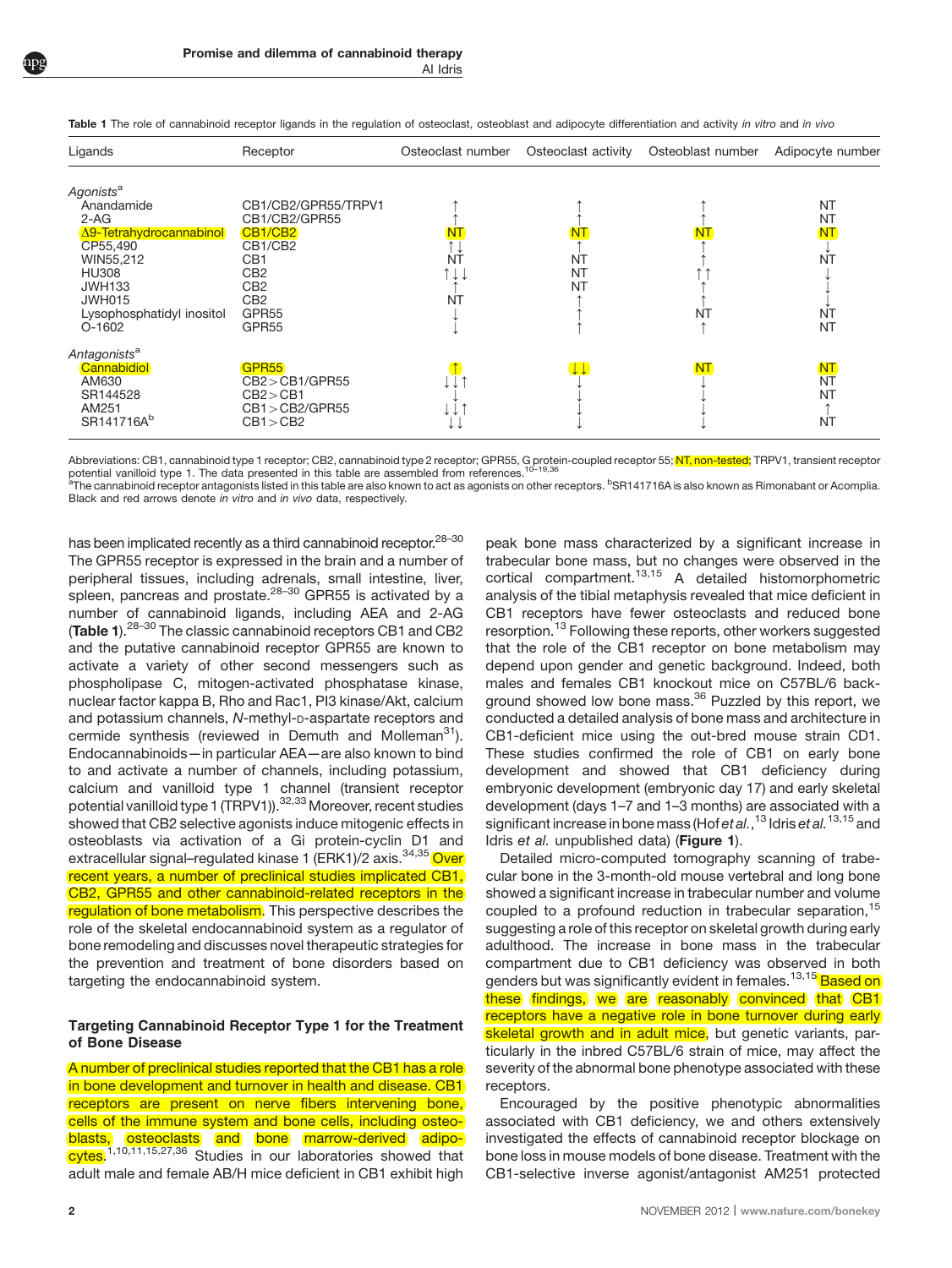<span id="page-2-0"></span>

Figure 1 The regulation of bone metabolism by cannabinoid receptors in mouse models of bone disease. The classic cannabinoid receptors CB1 and CB2 and the putative cannabinoid receptor GPR55 have a role in regulating bone cell differentiation and bone turnover throughout life. During skeletal growth and early adulthood (embryonic day 17 (E17) to 3 months), CB1 and GPR55 deficiency in mice are associated with increased trabecular bone mass mainly due to a significant reduction in bone resorption. During the early stage of bone development and adulthood, osteoblast number and bone formation markers remain unaffected following CB1 and GPR55 deficiency in mice. Conflicting data were reported in young adult CB2-deficient mice. Although our studies showed no changes in trabecular and cortical bone mass in adult mice up to the age of 3 months, Ofek et al. reported that CB2-deficient mice showed a trend toward a reduction in trabecular bone volume at the age of 2 months mainly due to increased bone turnover. During late adulthood and after menopause in female mice, CB1 deficiency is associated with excessive bone loss as bone formation is reduced relative to bone resorption. Although osteoclast number and bone resorption remain lower in CB1-deficient mice throughout life, osteoporosis develops as the result of increased adipocyte differentiation and reduced osteoblast differentiation, indicating that with increasing age, CB1 promotes osteoblast differentiation and inhibits adipocyte differentiation. Age-dependent bone loss was also reported following CB2 deficiency in mice and was attributed to increased bone turnover. No data are available for the effects of aging in GPR55-deficient mice. \*Denotes inactive and non-resorbing osteoclasts. <sup>\$</sup>Denotes a trend toward a reduction in bone volume. Data shown in this figure are assembled from references.<sup>[13–15,17–19,36](#page-5-0)</sup>

against ovariectomy-induced bone loss in adult mice by suppressing bone resorption.<sup>[13,15](#page-5-0)</sup> The skeletal effects associated with this agent were likely to be mediated by CB1 receptors as genetic inactivation of the same receptor also protected against ovariectomy -induced bone loss in the same model.<sup>[13,15](#page-5-0)</sup> Recent in vitro studies showed CB1-selective inverse agonists/antagonists such as AM251 and SR141716A (Rimonabant or Acomplia) suppress bone resorption by inhibiting osteoclast formation, fusion, polarization and survival  $(Figure 2).$  $(Figure 2).$  $(Figure 2).$ <sup>[13,14](#page-5-0)</sup>

Furthermore, osteoclasts generated from CB1-deficient mice were found to be resistant to the effects of these agents, indicating that the mechanism of osteoclast inhibition was mediated, at least in part, by the CB1 receptor.<sup>[13](#page-5-0)</sup> Interestingly, none of the CB1 blockers tested in osteoclast cultures showed any inhibitory effects towards the survival of macrophage colony-stimulating factor (M-CSF)-dependent osteoclast precursors at concentrations inhibitory to osteoclast formation, indicating an osteoclast-specific effect. The CB1 receptor was also reported to be involved in the regulation of osteoblast support for osteoclastogenesis as osteoclast formation was significantly reduced in osteoblast/bone marrow co-cultures in which osteoblasts were prepared from CB1-deficient mice.<sup>[15](#page-5-0)</sup> Altogether, these studies indicate that CB1-selective inverse agonists/antagonists show promise for the treatment of excessive bone loss due to their abilities to suppress osteoclast formation and bone resorption ([Figure 2](#page-3-0)).

One intriguing issue regarding the role of CB1 receptors in bone was the lack of change in the number of osteoblast and bone formation markers in CB1-deficient adult mice in com-parison to wild-type littermates.<sup>[15](#page-5-0)</sup> In stark contrast to this, in vitro studies showed bone marrow stromal cells from CB1-deficient mice had a significantly reduced capacity to form mineralized bone nodules when cultured in osteogenic medium and had lower expression of the osteoblast-specific alkaline phosphatase and core binding factor alpha1 (Cbfa1/Runx2).[15](#page-5-0) In keeping with these observations, the endocannabinoids AEA and 2-AG and a number of synthetic cannabinoid ligands were reported to stimulate early differentiation of bone marrowderived osteoblast precursors and enhance bone nodule formation in osteoblast cultures in vitro ([Figure 2](#page-3-0)),  $16,17,37$ whereas CB1-selective inverse agonist/antagonists suppressed osteoblast number and function acting on CB1 receptors.<sup>[14–16](#page-5-0)</sup> A study by Tam et al.<sup>[10](#page-5-0)</sup> reported that deficiency in CB1—not CB2—receptors was associated with a defect in bone formation in a mouse model of traumatic brain injury. The authors of this report went on to demonstrate that suppression of bone formation in CB1 knockout mice was accompanied by low levels of noradrenaline, a known inhibitor of osteoblast activity[.10,38,39](#page-5-0) Moreover, studies in aging mice showed that CB1 deficiency is associated with a profound reduction in osteoblast number and bone formation leading to a significant loss in bone ([Figure 2](#page-3-0)).<sup>[13,15](#page-5-0)</sup> In this study, CB1 deficiency was also found to be associated with a striking accumulation of adipocytes in the bone marrow compartment of aging mice mainly due to decreased capacity of early mesenchymal cell precursor cells to differentiate into osteoblasts.<sup>[15](#page-5-0)</sup> There is also evidence to suggest that CB1 receptors may protect—at least in part—against the inhibitory effect of leptin on osteoblast activity and bone formation as genetic inactivation of CB1 receptors was found to be associated with reduced levels of leptin in mice.<sup>40,41</sup> Taken together, these studies suggest that CB1 receptors have a role in bone resorption during early bone development but, with increasing age, promote osteoblast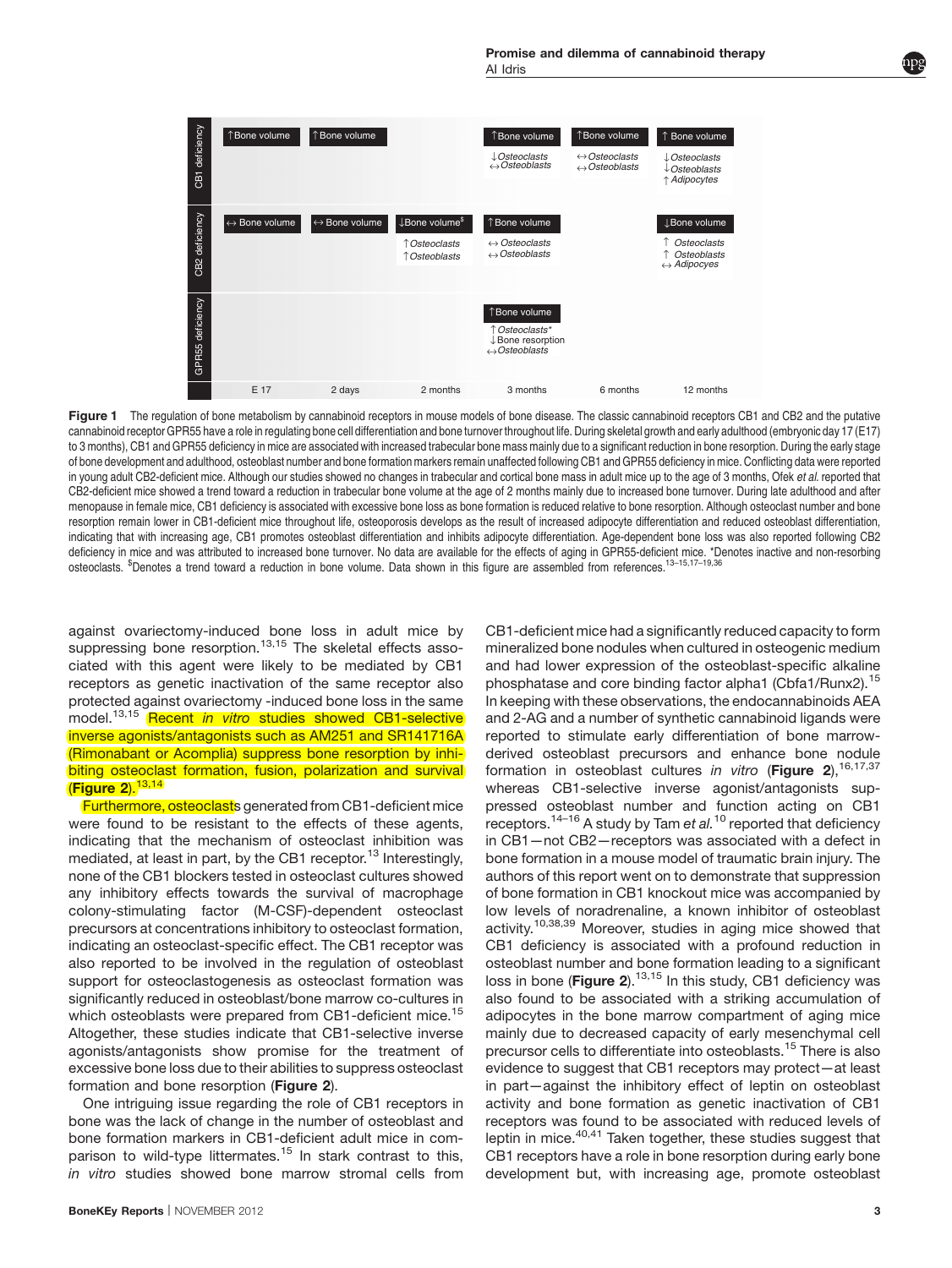<span id="page-3-0"></span>

Figure 2 Current models of regulation of bone cell differentiation and activity by cannabinoid ligands (CBL). Cannabinoid receptor agonists act on cannabinoid receptors expressed on pre-osteoblasts present in the bone marrow, thereby stimulating osteoblast proliferation, differentiation and function. Cannabinoid agonists are also capable of regulating osteoblast function indirectly by inhibiting the production of the catecholamine noradrenaline, an inhibitor of osteoblast differentiation and function. Mature osteoblasts produce endocannabinoids (AEA and 2-AG) and RANKL (receptor activator of nuclear factor kappa-B ligand), which stimulate osteoclast formation. Cannabinoid receptor agonists were reported to both stimulate and inhibit osteoclast formation and bone resorption acting directly on mature osteoclasts and their precursors. See text for detailed description and references. IL, interleukin.

differentiation and inhibit adipocyte differentiation. There is also emerging evidence linking CB1 receptor to glucocorticoidinduced osteoblast dysfunction. Studies in the osteoblast-line cells MC3T3-E1 in vitro have shown that CB1 blockage attenuated the deleterious actions of glucocorticoid treatment on survival and activity.[42](#page-6-0) Further mechanistic studies revealed that CB1 regulates glucocorticoid-induced dysfunction via ERK/GSK-3b (glycogen synthase kinase-3b)/Runx2 pathways[.42](#page-6-0) In light of these findings, it is tempting to speculate that CB1 receptors could potentially serve as targets for both anabolic and anti-resorptive therapies, depending on the age of the patient and type of osteoporosis. However, future studies are still needed to establish which systemic factors—other than noradrenaline, leptin and estrogen—influence the effects of cannabinoid ligands on bone remodeling.

#### Targeting Cannabinoid Type 2 Receptors for the Treatment of Bone Disease

The cannabinoid type 2 receptor (CB2) is found predominately on peripheral blood mononucleated cells, immune cells and bone cells, including osteoclasts, M-CSF-dependent osteoclast precursors, osteoblasts and osteocytes.<sup>11,13,16,17,27,43-45</sup> However, despite their abundance in the bone micro-environment, we and others failed to observe overwhelming evidence for bone abnormalities in neonate and adult mice deficient in CB2 receptors (**[Figure 1](#page-2-0)**) (Idris e*t al.*,<sup>[14](#page-5-0)</sup> Ofek e*t al.*<sup>[17](#page-5-0)</sup> and Sophocleous et al., unpublished data). Unlike CB1-deficient mice that were characterized by a significant reduction in body weight due to the role of CB1 on appetite, CB2-deficient mice are healthy and their weight was indistinguishable from their wild-type littermates (Ofek et al.,<sup>[17](#page-5-0)</sup> Tam et al.<sup>[36](#page-6-0)</sup> and Sophocleous et al., unpublished data). In models of bone disease, however, a number of workers implicated CB2 in the regulation of bone cell differentiation and bone mass. For example, we reported that bone mass was lost to a greater extent in wild-type mice compared with CB2 knockout litter-mates following ovariectomy in adult mice.<sup>[14](#page-5-0)</sup> Furthermore, treatment with the CB2-selective inverse agonist/antagonist AM630 completely protected against bone loss in wild-type mice at a dose of 0.1 mg kg  $^{-1}$   $^{-1}$  day and 1 mg kg  $^{-1}$  day  $^{-1}$ , but the effect of this agent was significantly blunted in CB2- deficient mice at 0.1 mg kg<sup>-1</sup> but not at 1.0 mg kg<sup>-1</sup>.<sup>[14](#page-5-0)</sup> This shows that genetic inactivation or pharmacological blockage of CB2 receptors in adult mice is sufficient to partially—yet significantly—protect from ovariectomy-induced bone loss.<sup>[14,37](#page-5-0)</sup> In keeping with this, osteoclasts generated from CB2deficient mice were resistant to the inhibitory effects of the CB2-selective inverse agonist/antagonist AM630 in vitro, thereby confirming that CB2 blockage inhibits osteoclast formation.[14](#page-5-0) On the other hand, the CB2- selective agonists JWH133 and HU308 stimulated osteoclast formation in vitro and partially reversed the inhibitory effects of AM630 on osteoclast formation (Idris et al.,<sup>[14](#page-5-0)</sup> Ofek et al.<sup>[17](#page-5-0)</sup> and Sophocleous et al., unpublished data). In a similar vein, pharmacological studies in mouse models of inflammation showed that treatment with the CB2-selective inverse agonists/ antagonists Sch.036 and AM630 was sufficient to suppress osteoclast number and prevent bone damage.<sup>[46,47](#page-6-0)</sup> Moreover. other workers reported that the CB2 blocker AM630, which prevented ovariectomy-induced bone loss in our studies,<sup>[14](#page-5-0)</sup> reduced osteoclast number and bone damage following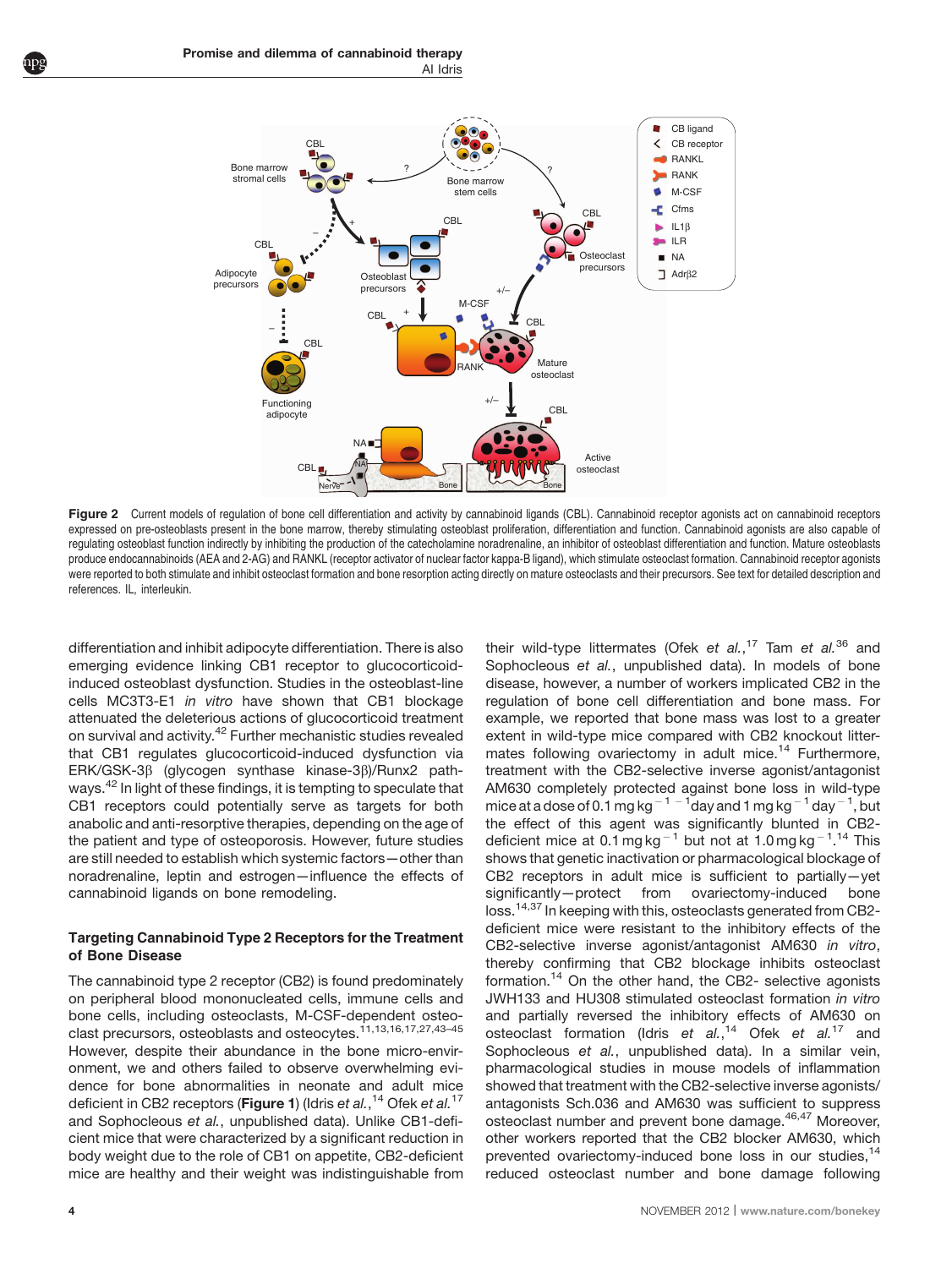injection of titanium particles in a mouse model of osteolytic bone disease.<sup>[48](#page-6-0)</sup> Altogether, these studies indicate that CB2 receptors have a role in regulating osteoclast formation and bone resorption under conditions of increased bone turnover and, therefore, peripherally active CB2 blockers could be of value for treatment of bone disease associated with excessive osteoclastic bone resorption.

In stark contradiction to the above findings, there are a number of conflicting reports that the CB2-selective agonists HU308 and AM1241 protect against and/or rescue bone loss in ovariectomized mice mainly by increasing bone formation markers.[17,37](#page-5-0) In agreement with this, the selective agonist HU308 was found to stimulate bone nodule formation and exert a mitogenic effect in cultures of newborn mouse calvarial osteoblasts and osteoblast-like cells.[17,49](#page-5-0) However, we and others showed that this agent is capable of both stimulating and inhibiting osteoclast formation in vitro and in vivo depending on the concentration/dose of the compound tested (Idris et al., <sup>[14](#page-5-0)</sup> Ofek et al.<sup>[17](#page-5-0)</sup> and Sophocleous et al., unpublished data). Studies also showed that the CB2-selective agent AM1241 acts as an agonist at human CB2 receptors and as an inverse agonist/ antagonist at mouse and rat CB2 receptors.<sup>[50,51](#page-6-0)</sup> Although further work is still required to explore the mechanism(s) by which CB2-selective agonists may affect bone loss in adult mice, there is sufficient evidence to show that activation of CB2 receptors may protect from bone loss in the aging skeleton. CB2-deficient mice develop age-related osteoporosis characterized mainly by increased bone turnover ([Figure 1](#page-2-0)) (Idris e*t al.*,<sup>[14](#page-5-0)</sup> Ofek e*t al.* <sup>[17](#page-5-0)</sup> and Sophocleous e*t al.*, unpublished data).

Further support for the role of CB2 receptors in age-related osteoporosis come from genetic association studies that revealed a strong genetic association between polymorphisms in CNR2 (CB2)—not CNR1 (CB1)—receptors and post-menopausal osteoporosis in humans.<sup>[52,53](#page-6-0)</sup> Based on these studies, it is clear that peripheral CB2 receptors have a protective role in the aging skeleton and therefore targeting these receptors may represent an attractive and novel approach for the treatment of bone disease, such as postmenopausal osteoporosis.

#### Targeting Cannabinoid Type 1 and 2 Receptors for the Treatment of Bone Disease

In a recent study, Sophocleous et  $al^{54}$  $al^{54}$  $al^{54}$  have reported in an abstract form that combined deficiency of the CB1 and CB2 receptors enhances peak bone mass but increases age-related bone loss. In this study, female CD1 mice deficient in both CB1 and CB2 receptors had significantly higher peak bone mass than wild-type controls due to a significant decrease in osteoclast number and activity. Interestingly, these differences in peak bone mass and bone resorption observed were quantitatively similar to those previously observed in single knockouts of CB1 $1^{13,15}$  and CB2 $5^4$  in the same background. By 12 months of age, female deficient in both CB1 and CB2 receptors had significantly lower trabecular bone mass and histomorphometric analysis showed that this was associated with a dramatic increase in bone marrow fat accumulation and a reduction in osteoblast numbers and bone formation rate. These differences in bone mass and bone cell activity observed in female deficient in both CB1 and CB2 receptors were quantitatively similar to those previously observed in single knockouts of CB1 but not CB2.<sup>[15](#page-5-0)</sup> Altogether, these data indicate that combined CB1 and CB2 deficiency enhances peak bone mass by an effect on bone resorption but predisposes to agerelated osteoporosis by promoting adipocyte differentiation at the expense of osteoblast differentiation in the bone marrow compartment. This study demonstrates that CB1 and CB2 have overlapping but distinctive roles in skeletal homeostasis and show that CB1 in particular has a key role in regulating osteoblast and adipocyte differentiation in the bone marrow compartment.

#### Other Ways to Target the Endocannabinoid System for the Treatment of Bone Disease

The putative cannabinoid receptor GPR55. Endocannabinoids and their synthetic analogs bind to and activate the orphan GPR55<sup>[28,55](#page-6-0)</sup> ([Table 1](#page-1-0)). A recent study by Whyte et al.<sup>[18](#page-5-0)</sup> showed that GPR55 is expressed in human and mouse osteoclasts, and adult male mice deficient in this receptor exhibit a significant increase in peak bone mass due to a defect on osteoclast activity. In the same study, the authors went on to show that GPR55 deficiency causes no observable phenotypic abnormalities in osteoblast number and bone formation.<sup>[18](#page-5-0)</sup> In fact, skeletal abnormalities observed in GPR55-deficient mice appear remarkably similar to those observed in CB1-deficient mice of a similar age.<sup>[13,15](#page-5-0)</sup> Functional studies in osteoclast cultures showed that GPR55 receptor activation using the GPR55 selective agonist lysophosphatidyl inositol both sti-mulated and inhibited osteoclast formation.<sup>[18](#page-5-0)</sup> On the other hand, GPR55 receptor inactivation using the antagonist cannabidiol inhibited osteoclast activity in rodent models of postmenopausal osteoporosis and periodontitis.<sup>[18,56](#page-5-0)</sup> Based on findings from this study, it seems that non-psychoactive GPR55 antagonists such as cannabidiol could be of value for the prevention and treatment of excessive bone loss, but more studies are needed.

Endocannabinoid metabolism. Endocannabinoid-metabolizing enzymes are present in the skeleton, and both osteoblasts and osteoclasts were reported to produce AEA and 2-AG in culture. $9-11,57$  Complementary to these findings, a number of cell types within the bone micro-environment, including osteoblasts, osteoclasts, osteocytes, stromal cells and adipocytes were found to express the endocannabinoidmetabolizing enzymes N-acylphosphatidylethanolaminephospholipase D, fatty acid amide hydrolase, diacylglycerol lipase and monoacylgycerol lipase (Tam et al.,<sup>[10](#page-5-0)</sup> Rossi et al.<sup>[11](#page-5-0)</sup> and Sophocleous et al., unpublished data). Interestingly, in a recent study by Rossi et  $al.1^1$ , treatment with the FAAH inhibitor URB597 significantly increased levels of AEA and 2-AG and enhanced human osteoclast formation in vitro. Although this finding broadly suggests that inhibition of endocannabinoid metabolism is associated with an increase in osteoclast formation, future studies examining the effects of FAAH and MGL deficiency on bone development in mice would conclusively demonstrate whether the machinery for the synthesis and breakdown of endocannabinoids could be targeted for the treatment of bone diseases.

The TRPV1 channel. The TRPV1 ion channel is a member of a family of cation channels that are predominately expressed by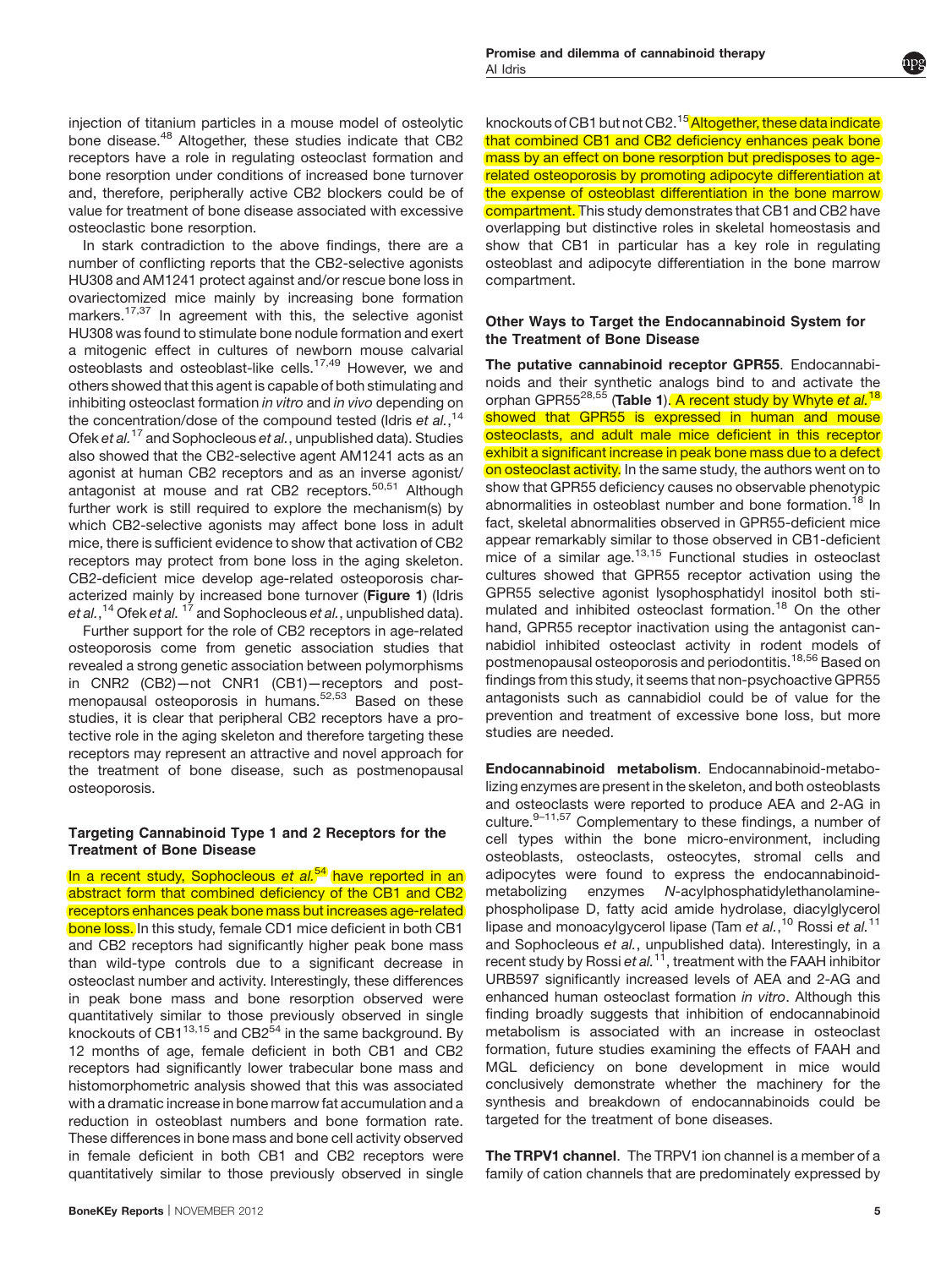<span id="page-5-0"></span>sensory nerve fibers and implicated in the regulation of pain perception, inflammation and cardiovascular homeostasis (reviewed in Wong et  $al.58$ ). The TRPV1 channel is activated in response to physical abrasion, heat, protons, capsaicin and the endocannabinoid AEA.<sup>[32](#page-6-0)</sup> Studies showed that TRPV1expressing fibers innervate bone, and pharmacological and genetic inactivation of TRPV1 reduce bone pain in animal models of osteolysis.[59,60](#page-6-0) We and others have demonstrated recently that osteoclasts and osteoblasts express TRPV1, and in our studies, the TRPV1 blocker capsazepine inhibited ovariectomy-induced bone loss in mice by reducing indices of bone resorption and bone formation.<sup>11,19</sup> Bearing in mind that AEA activates TRPV1 and that cannabinoid receptors and TRPV1 are co-expressed in bone cells, $11,19$  it is possible that some of the skeletal effects associated with cannabinoid receptors may actually be mediated via TRPV1. Although most current knowledge of the role of TRPV1 originates from a small number of mouse studies, there is evidence that this channel could potentially serve as a target for treatment of osteolytic bone disease and the pain associated with bone metastases.

#### Conclusion and Future Directions

Although only studied in preclinical models of bone disease, it is becoming clear that the endocannabinoid system has a role in bone metabolism, and therefore CB1, CB2 and GPR55 receptors and their related channels could potentially serve as targets for cannabinoid-based bone therapy. Most studies in adult mouse models of bone disease showed that blockage of CB1, CB2 and GPR55 receptors and their related channel TRPV1 increase bone mass and/or protect against bone loss, suggesting that pharmacological blockers of these receptors may serve as anti-resorptive agents. Naturally, an important part of anti-resorptive therapy is to achieve inhibition of bone resorption without directly suppressing osteoblast and bone formation. Studies on the long- term effects of CB1 and CB2 receptor inactivation suggest that pharmacological blockers of CB1 and CB2 receptors are likely to cause bone loss by inhibiting osteoblast differentiation and reducing bone formation. Accordingly, further studies are needed to assess the long-term effects of pharmacological blockage of cannabinoid receptors on osteoblast differentiation and bone formation in aging osteoporotic mice.

An encouraging and positive finding from studies carried out in aging mice is that activation of CB1 and CB2 receptors seems to exert a protective effect against age-dependent bone loss. This indicates that cannabinoid receptor agonists may serve as bone anabolic agents in the aging skeleton. Taking into account that clinical targeting of CB1 is limited due to reports of physiological and behavioral side effects associated with CB1- selective blockers such as Rimonabant and Acomplia,<sup>[61](#page-6-0)</sup> and that findings from genetic studies showing that polymorphisms in CNR2 (CB2)—but not CNR1 (CB1)—receptors areassociated with osteoporosis in humans, $52,53$  it would be desirable to develop and assess anabolic actions of peripherally active and non-psychoactive CB2-selective ligands as well as CB1 selective ligands that do not cross the blood–brain barrier. There are also a number of other challenges to be addressed. For example, only a skillful combination of positive effects (that is, an increase in bone formation) with CB2 receptor selectivity will provide strong drug candidates for cannabinoid-based bone anabolic therapy. Future studies should also focus on comparing and contrasting the efficacy of existing and novel cannabinoid ligands for bone anabolic and bone anti-resorptive potential and on developing peripherally active non-psychoactive agents that could potentially be tested in the discovery phase or in clinical trials. Studies on cannabinoid-related receptors—such as GPR55 and TRPV1—and their role in endocannabinoid signaling in bone cells might also offer further possibilities of therapeutic manipulation. The outcomes of these studies would ultimately help to develop novel strategies for harnessing the endocannabinoid system's full potential as a therapeutic target for the treatment of bone disorders.

#### Conflict of Interest

The author is a co-inventor on a patent claiming the use of cannabinoid receptor ligands as treatments for bone disease.

#### Acknowledgements

This research is supported by grants from the Arthritis Research Campaign and a fellowship from the European Calcified Tissue International Society (ECTS) and Amgen awarded to AII.

#### References

- 1. Klein TW, Lane B, Newton CA, Friedman H. The cannabinoid system and cytokine network. Proc Soc Exp Biol Med 2000;225:1–8.
- 2. Grant I, Cahn BR. Cannabis and endocannabinoid modulators: therapeutic promises and challenges. Clin Neurosci Res 2005;5:185–199.
- 3. Di Marzo V. Targeting the endocannabinoid system: to enhance or reduce? Nat Rev Drug Discov 2008;7:438–455.
- 4. Pertwee RG. Receptors and channels targeted by synthetic cannabinoid receptor agonists and antagonists. Curr Med Chem 2010;17:1360–1381.
- 5. Burstein SH, Hunter SA. Stimulation of anandamide biosynthesis in N-18TG2 neuroblastoma cells by delta 9-tetrahydrocannabinol (THC). Biochem Pharmacol 1995;49:855–858.
- 6. Pertwee RG, Ross RA. Cannabinoid receptors and their ligands. Prostaglandins Leukot Essent Fatty Acids 2002;66:101–121.
- 7. Cravatt BF, Giang DK, Mayfield SP, Boger DL, Lerner RA, Gilula NB. Molecular characterization of an enzyme that degrades neuromodulatory fatty-acid amides. Nature 1996;384:83–87.
- 8. Sugiura T, Kobayashi Y, Oka S, Waku K. Biosynthesis and degradation of anandamide and 2-arachidonoylglycerol and their possible physiological significance. Prostaglandins Leukot Essent Fatty Acids 2002;66:173–192.
- 9. Bab I, Ofek O, Tam J, Rehnelt J, Zimmer A. Endocannabinoids and the regulation of bone metabolism. J Neuroendocrinol 2008;20(Suppl 1):69–74.
- 10. Tam J, Trembovler V, Di MV, Petrosino S, Leo G, Alexandrovich A et al. The cannabinoid CB1 receptor regulates bone formation by modulating adrenergic signaling. FASEB J 2008;22: 285–294.
- 11. Rossi F, Siniscalco D, Luongo L, De Petrocellis L, Bellini G, Petrosino S et al. The endovanilloid/ endocannabinoid system in human osteoclasts: possible involvement in bone formation and resorption. Bone 2009;44:476–484.
- 12. Whyte LS, Ford L, Ridge SA, Cameron GA, Rogers MJ, Ross RA. Cannabinoids and bone: endocannabinoids modulate human osteoclast function in vitro. Br J Pharmacol 2012;165:2584–2597.
- 13. Idris AI, Van't Hof RJ, Greig IR, Ridge SA, Baker D, Ross RA et al. Regulation of bone mass, bone loss and osteoclast activity by cannabinoid receptors. Nat Med 2005;11:774–779.
- 14. Idris AI, Sophocleous A, Landao-Bassonga E, van't Hof RJ, Ralston SH. Regulation of bone mass, osteoclast function, and ovariectomy-induced bone loss by the type 2 cannabinoid receptor. Endocrinology 2008;149:5619–5626.
- 15. Idris AI, Sophocleous A, Landao-Bassonga E, Canals M, Milligan G, Baker D et al. Cannabinoid receptor type 1 protects against age-related osteoporosis by regulating osteoblast and adipocyte differentiation in marrow stromal cells. Cell Metab 2009;10:139–147.
- 16. Scutt A, Williamson EM. Cannabinoids stimulate fibroblastic colony formation by bone marrow cells indirectly via CB2 receptors. Calcif Tissue Int 2007;80:50–59.
- 17. Ofek O, Karsak M, Leclerc N, Fogel M, Frenkel B, Wright K et al. Peripheral cannabinoid receptor, CB2, regulates bone mass. Proc Natl Acad Sci USA 2006;103:696-701.
- 18. Whyte LS, Ryberg E, Sims NA, Ridge SA, Mackie K, Greasley PJ et al. The putative cannabinoid receptor GPR55 affects osteoclast function in vitro and bone mass in vivo. Proc Natl Acad Sci USA 2009;106:16511–16516.
- 19. Idris AI, Landao-Bassonga E, Ralston SH. The TRPV1 ion channel antagonist capsazepine inhibits osteoclast and osteoblast differentiation in vitro and ovariectomy induced bone loss in vivo. Bone 2010;46:1089–1099.